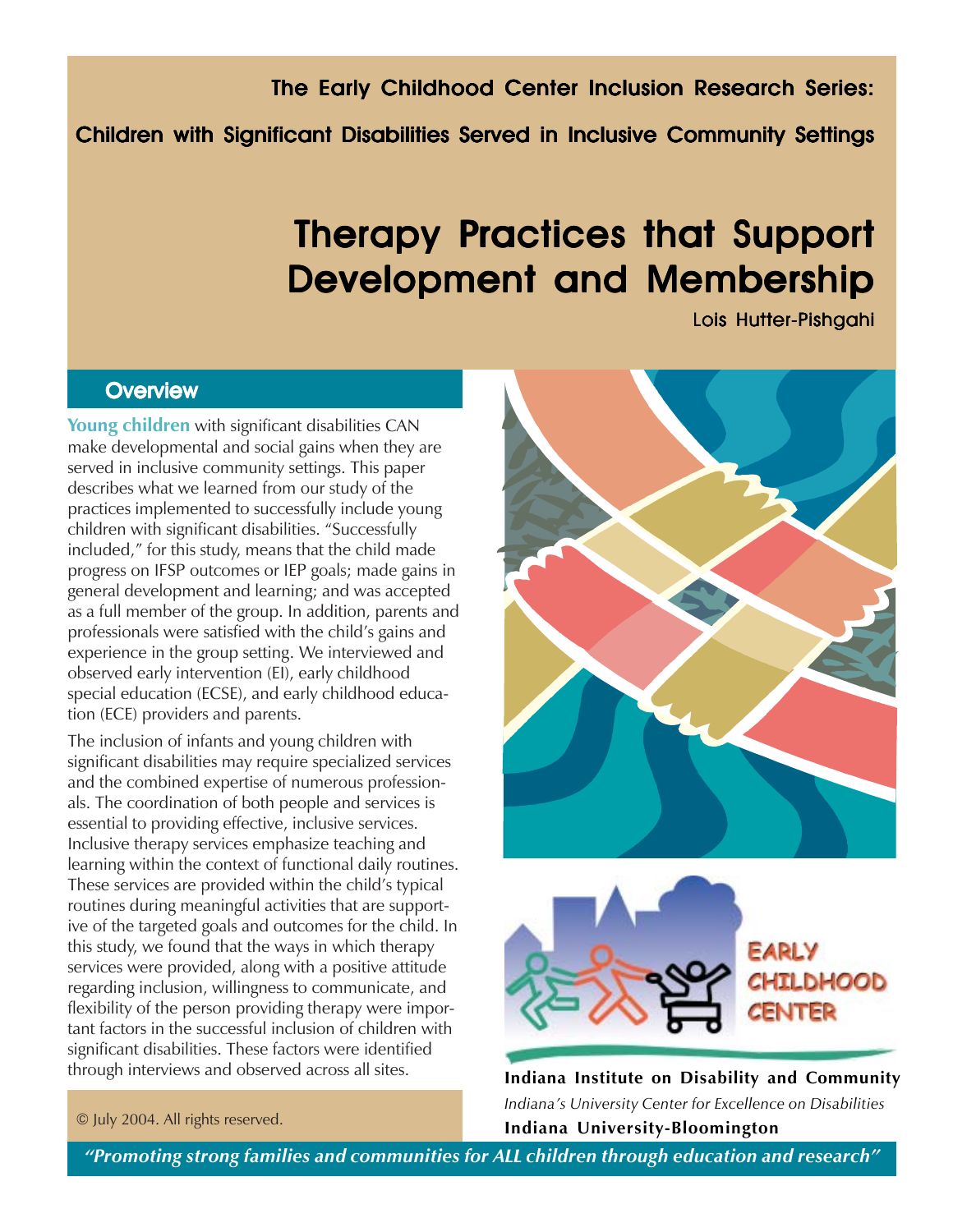# Therapy: From the Literature

Therapy services may be described in a continuum of integrated (services provided within classroom routines) to segregated (services provided individually, outside the child's typical routines). In addition, there are several critical dimensions to consider: location, involvement of other children, adult-child initiations, routines, goal functionality, and the consultant's role. Each of these dimensions may also be considered along the continuum of integrated to segregated (McWilliam, 1995). When therapy is provided in the classroom it has been found that teachers and specialists consult with each other four times as much as when therapy is provided out of class (McWilliam and Scott, 2001). Therefore, we typically think of integrated services in relation to inclusive settings where specialists and teachers are in the classroom together and have more opportunities to consult with one another. The principles of inclusion, developmentallyappropriate practice, individualization, and collaboration all suggest that integrated services are preferable to segregated services. "Until conclusive evidence is found to support pull-out therapy that involves minimal contact with classroom teachers, integrated therapy is more compatible with current philosophical trends in early intervention" (McWilliam, 1996, p. 100).

Therapy provided within the inclusive environment is further enhanced by effective communication, and an understanding and flexibility about the role of each person on the child's team (Scott, McWilliam, & Mayhew, 1999). "Working collaboratively with the teacher in therapy or instruction and weaving the therapy or instruction into everyday routines might be the most critical aspects of service delivery (McWilliam, 1995, p. 33).

# Therapy: Results of the Study – Key Practices Identified

## MODE OF THERAPY

The mode of therapy observed in these settings followed a continuum of integrated to segregated, with the vast majority of services being provided within the context of the child's typical routine at school. Therapists commented that it made more sense to them to work on a skill at a time during the routine when everyone else was participating in that same type of activity (e.g. working on feeding at snack time). When services were provided in a segregated manner, therapists gave classroom teachers strategies to carry over in the curriculum. Within settings where children were successfully included, individualized therapy was provided. The following approaches were observed or discussed by therapists during interviews.

### Embedded/Individualized Within Routines

Therapists worked with children during ongoing classroom routines because they believe the child works harder and benefits more from therapy during those times.

*"With (child), if we're in the group setting I get a lot more accomplished. He likes it. It's easier for him because if you take him out one-on-one, he hates it. He's going to fight you the whole time. But if you get in that group setting, he's participating with the other kids. And you do activities that the other kids are doing, he doesn't realize that it's work. It's what everybody else is doing."*

This mode of therapy enabled therapists to assess the child's skills within the context of how that skill is typically utilized. It also allowed skills to be taught in context and it provided an opportunity for therapists to demonstrate the recommended strategies and get feedback from teachers. Finally, this mode of therapy encouraged and supported the involvement of peers. There were times when a small group activity was initiated within the routine of the day for the benefit of one particular child. Therapists realized the value of having other children present for motivation or modeling during the therapy routine.

*"We have a switch for the CD player, and I'll put in a CD, and if he just hits the mat-switch the music comes on. When the kids see us get it out they love it. And they like to take turns and then they like to take [child's] hand and help him take a turn."*

#### **Consultative**

Together with the teacher and parents, the therapists identified the child's needs and they developed strategies to address those needs. Therapists provided an effective model of how to work with children. This was helpful for classroom staff and it was conducive to everyone's feeling of competence and success. The therapist only worked directly with the child for demonstration and assessment purposes, as needed. Because teachers knew what the specialists were working on with the child, it was possible for them to address those things outside of direct therapy and within the daily routine.

#### **Cotreatment**

Therapists most often supported the idea of cotreatment when the child had intense needs, or when the child would benefit from working on two types of therapy at the same time.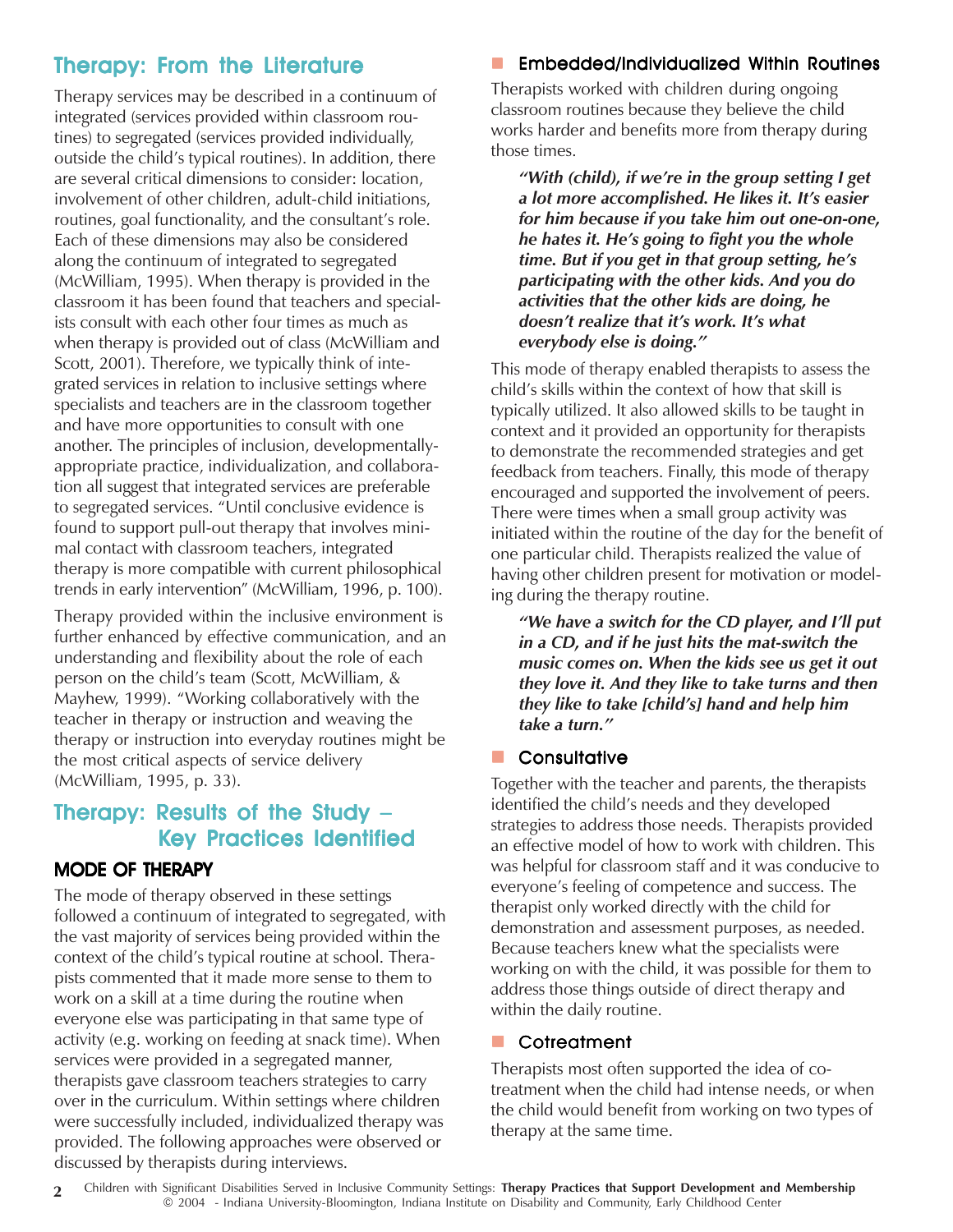## INDIVIDUAL FLEXIBILITY

The therapists we interviewed approached their jobs with very flexible ideas about their role as well as the roles of other team members. This flexibility is critical to the effectiveness of the team.

- **Therapists did not see themselves as having the ultimate knowledge** or as always having the answers regarding the needs of a particular child. They relied on and respected the ideas, opinions, and knowledge of parents, teachers, and other team members.
- **Therapists saw themselves as a part of the classroom team** and helped out when they were needed.
- **Therapists attempted to be flexible about their schedule** so they could be in the classroom at times that were best for the child.

#### RESPONSIBILITY FOR IEP/IFSP

All of the specialists and most of the ECE staff expressed individual and team responsibility for ensuring that children met their Individual Education Program (IEP) or Individualized Family Service Plan (IFSP) goals and outcomes*.* Teachers and therapists also mentioned that the functionality of the goals and outcomes (independent feeding, toileting, indicating choices, etc.) increased the likelihood that they could find opportunities to help the child work towards achieving them. Classroom teachers, caregivers, and parents relied on the therapists to guide them in the implementation of the therapy-related goals and outcomes. Therapists supported team members in their implementation of goals by providing them with written directions and/or a hands-on demonstration of the intervention. The importance of all team members in working towards these goals was acknowledged by therapists. One therapist commented,

*"Because I am only here twice a week for 30 or 45 minutes, if he only got the therapy those two times, he wouldn't progress nearly as much as he is."*

#### **COMMUNICATION**

Regardless of the service delivery model, the amount and quality of communication between and among team members is important. The following methods of communication occurred across sites:

 **Team meetings** were a time for team members to meet on a consistent basis to share information and solve problems.

*"This is definitely seen as a time for problemsolving. [We may ask ourselves], is (child) having a problem? What are we doing? What does he seem to need? What else could we be doing?"*

- **A Communication "Hub"** was the specialist who spent the most time in the inclusive setting and became the main contact for both teachers and parents. This arrangement seemed to enhance the level of communication, trust, and cooperation.
- **Communication between therapists and/or teachers** took place in person, via phone calls or communication notebooks. ECE teachers relied on the therapists to provide information on how to best implement the child's goals in their setting. Therapists took the time to explain to teachers why and how certain things were being done.

*"For it to work, teachers have to learn, teachers have to not be territorial or not feel like they are being monitored… When you make suggestions, it's not being critical; it's looking at what this kid is doing and what they need."*

**E** Communication between therapists and **parents** usually happened in person or via the child's communication notebook. Special Education personnel sincerely encouraged parents to communicate their ideas, disagreements, and concerns. They saw parents as being informed about their child, and were willing to listen to what parents believe is important for their child to do, and find ways of working on those goals.

#### **Summary**

Early childhood care and education settings that successfully include young children most often provide therapy services that encourage children to work on goals during the typical routines and activities of the day. Successful inclusion was reflected in settings where the team of people surrounding a child saw themselves as equally responsible and valuable in helping children to meet the goals and outcomes on the IEP/IFSP. With effective communication, a flexible attitude, and an appropriate therapy approach, this team of people can work together to provide effective and efficient therapeutic interventions for children in inclusive settings.